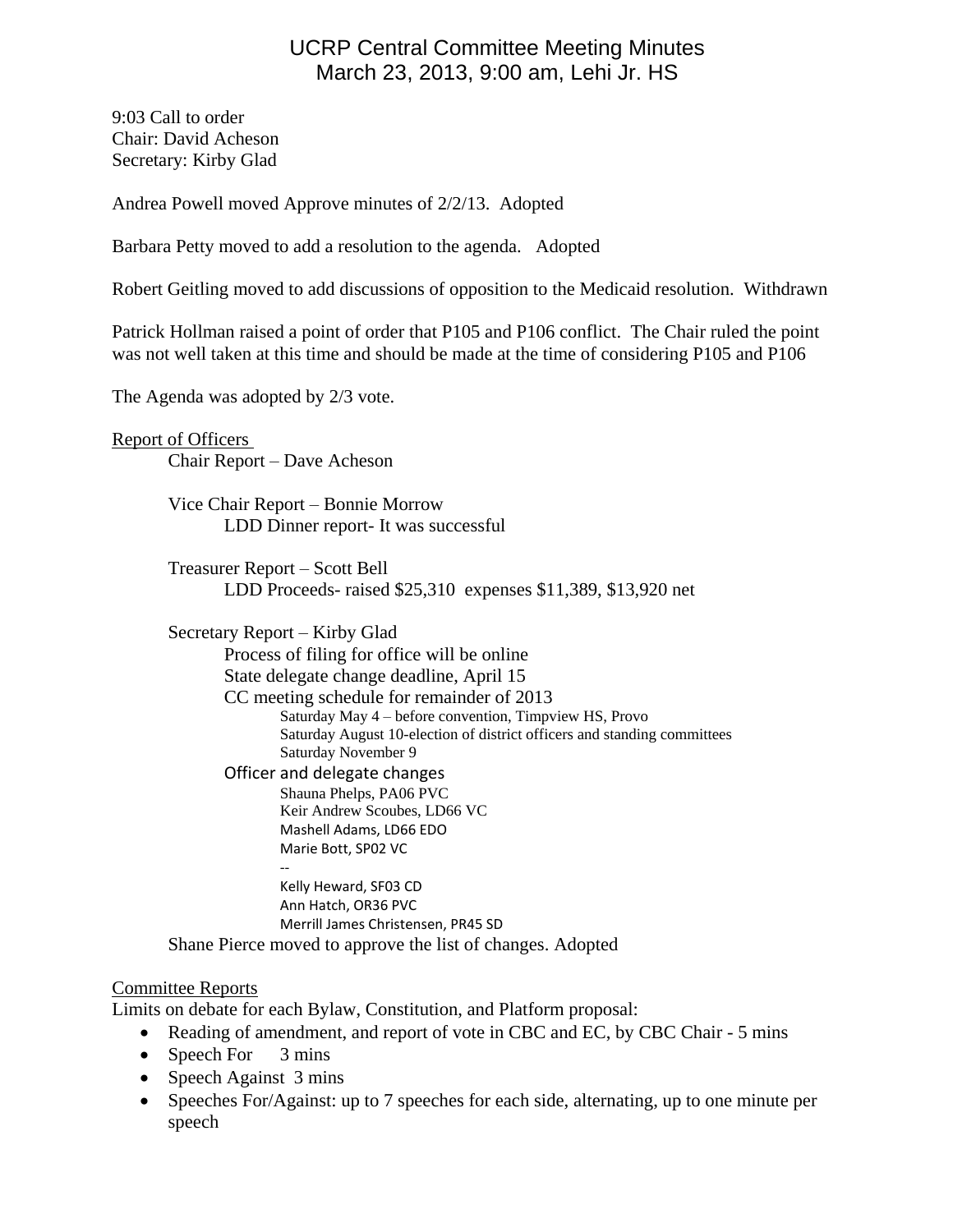### Constitution and Bylaw Committee – Lisa Shepherd

Lisa moved adoption of B144 Platform Amendments Bylaw 10 (C&B 4-2) ( EC 20-0 ) Lauralyn Eberting to amend by adding words: at the end of B2*: "as to the style, form, balance, redundancy, and consistency of the proposed amendment as presented to the Executive Committee, Central Committee, and Convention."*

Append to the end of B.3: *"The Executive Committee's recommendation is not limited to the factors considered by the Constitution and Bylaws Committee."*

Amendment adopted.

The amended motion is: (Changes in **bold.** Additional language is **underlined**. Removed text is in strikethrough.)

### **Bylaw 10 – Party Platform**

A. Purpose. The purpose of the Party Platform is to identify the Party--and elected officials who are members of the Party--with certain values, principles, and legislative priorities.

### B. **Procedure for Revisions Amendments**

- 1. Who may propose. Any member of the Central Committee may propose **amendments revisions** to the Party Platform.
- 2. Review **and Recommendation** by Constitution and Bylaws Committee. Proposed **amendments revisions** shall be submitted in writing to the Constitution and Bylaws Committee, which shall review and edit each proposed **revision amendment** for style, form, balance, redundancy, and consistency**. The Committee may then make a recommendation as to the style, form, balance, redundancy, and consistency of the proposed amendment as presented to the Executive Committee, Central Committee, and Convention**
- **3.** Consideration and Recommendation by Executive Committee. The Executive Committee shall then consider **any** proposed **amendments revisions** and make a recommendation. **The Executive Committee's recommendation is not limited to the factors considered by the Constitution and Bylaws Committee."**
- 4. Presentation to Central Committee. Proposed **amendments revisions,** along with **both committees' Executive Committee** recommendations, shall be presented to the Central Committee. Approval of any proposed **amendment revision** requires a 2/3 majority vote of a quorum present at any Central Committee Meeting where written notice of the proposed **amendment revision** has been previously available (through any means including, but not limited to, publication on the Party website, email, regular mail, and hand delivery) to all Central Committee members at least 7 days prior to the meeting at which the vote will take place.

| ь.                                                                     | Presentation to the Convention. Platform amendments adopted by | the                            |
|------------------------------------------------------------------------|----------------------------------------------------------------|--------------------------------|
| Central Committee shall be presented to the delegates for ratification |                                                                | by a majority vote at the next |
| regularly scheduled County Convention.                                 |                                                                |                                |
|                                                                        |                                                                |                                |

C. Limitation. Platform **amendments revisions** adopted **in any Central Committee meeting held** within the time period between the candidate filing deadline and the general election shall not go into effect until after **and** the general election.

B144 as amended was adopted.

Lisa moved adoption of B145 Platform Ratification (C&B 4-2) ( EC 20-0 ) as follows: (Changes in **bold.** Additional language is **underlined**. Removed text is in strikethrough.)

**Bylaw 6 - Meetings and Conventions**

E. Organizing Convention

3. Ratification of **the Party** Platform **amendments adopted by the County Central Committee.**

Adopted

Patrick Hollman renewed his point of order that P105 and P106 conflict. The chair ruled point of order is well taken. If either is adopted, the other cannot be considered.